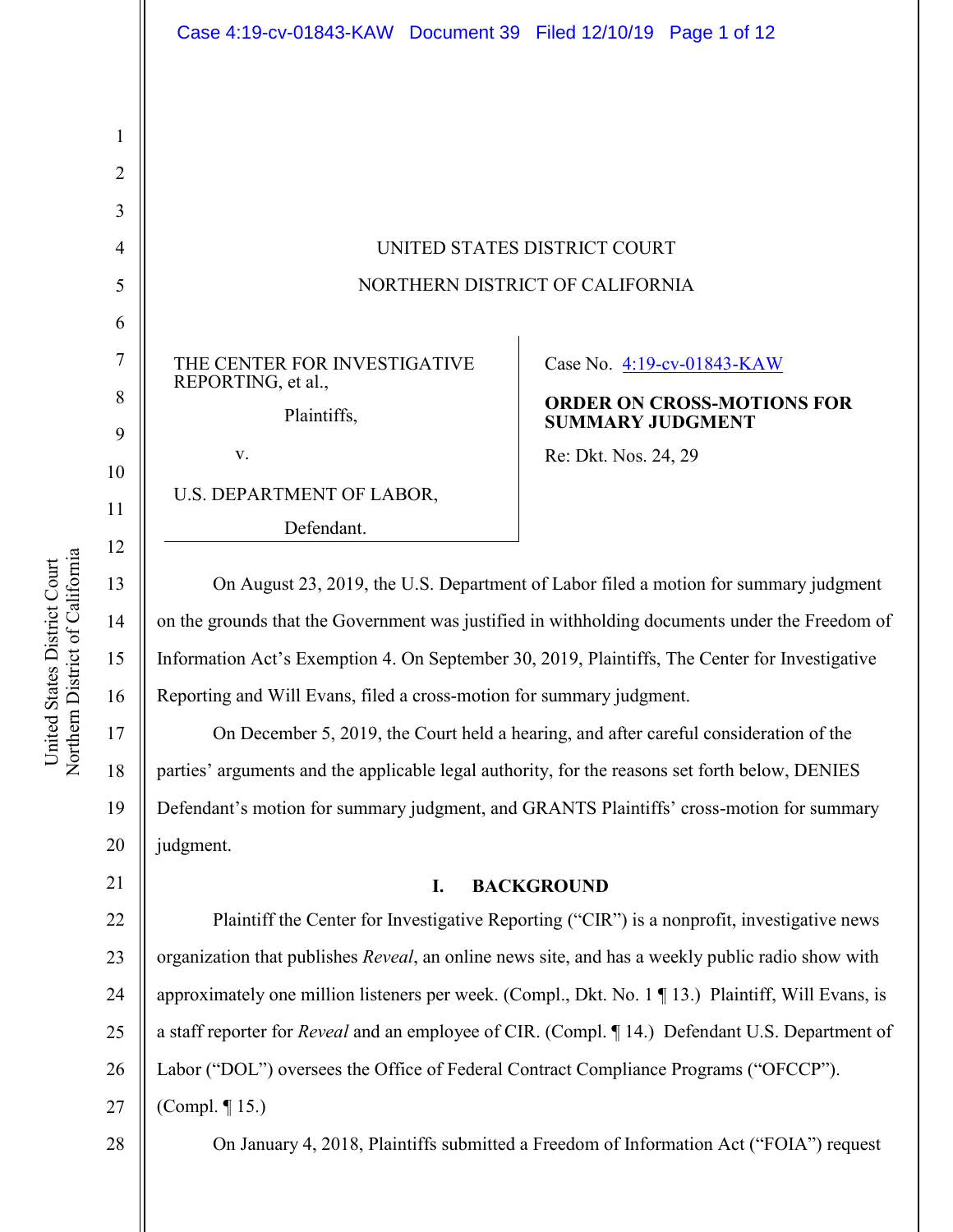to DOL's OFCCP seeking disclosure of federal contractors' employment diversity reports (known as EEO-1 reports). (*See* Compl.  $\llbracket 2$ ; Decl. of D. Lissette Geán, "Geán Decl.," Dkt. No. 24-11 at  $\llbracket$ 13, Ex. 1.) The request explicitly sought the 2016 EEO-1 Consolidated Report (Type 2) for 55 named companies. (Geán Decl. ¶ 13.)

Companies with 50 or more employees that contract with the federal government must submit annual reports using Standard Form 100, commonly known as "EEO-1 report," to the Joint Reporting Committee ("JRC"). 41 C.F.R.  $\S$  60-1.7(a). Companies that do business at two or more physical addresses (i.e. establishments) must file an EEO-1 Consolidated Report (Type 2) to that web portal. U.S. EQUAL EMP'T OPPORTUNITY COMM'N, Fact Sheet for EEO-1 Survey Filers, https://www.eeoc.gov/employers/eeo1survey/fact\_sheet\_filers.cfm (last visited Dec. 4, 2019). EEO-1 Type 2 reports require companies to report the total number of employees across all their establishments by race/ethnicity, gender, and job category. U.S. EQUAL EMP'T OPPORTUNITY COMM¶N, Memorandum from EEO-1 Joint Reporting Committee on Computer Printed EEO-1 Reports- Required Format (Rev 3/2007) to Multi-establishment Private Employers (July 2007), https://www.eeoc.gov/employers/eeo1survey/upload/compfiling-multi.pdf (last visited Dec. 4, 2019). These reports help OFCCP monitor the contracting companies' compliance with Executive Order No. 11,246 which prohibits employment discrimination by government contractors. (Geán Decl. ¶ 5.)

19 20 21 22 23 24 25 The Equal Employment Opportunity Commission ("EEOC") collects similar data for employers with 100 or more employees. (Geán Decl. ¶ 8.) To avoid duplication of efforts and reduce the administrative burden on companies, EEOC and OFCCP formed the JRC to administer the EEO-1 reporting system in a manner that establishes a single data collection to meet the statistical needs of both agencies. *See id.* The JRC web portal is managed by the EEOC, which collects the information and shares with OFCCP the reports from the companies subject to the OFCCP's jurisdiction. (Geán Decl. 19.)

26 27 On March 13, 2018, then-Special Assistant to the Deputy Director, D. Lissette Geán, informed Plaintiffs that OFCCP identified only 36 of the named 55 companies as federal

28

1

2

3

4

5

6

7

8

9

10

11

12

13

14

15

16

17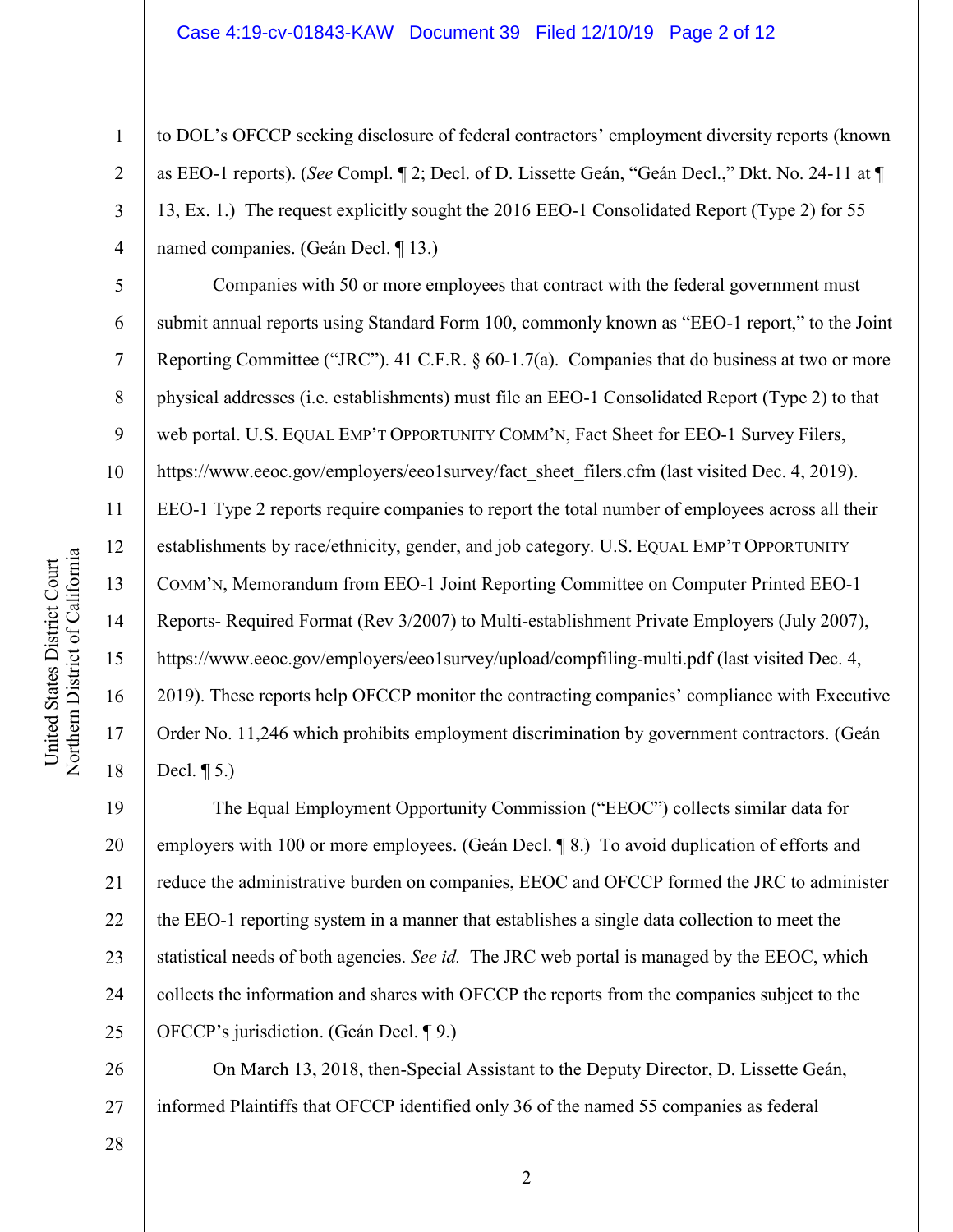contractors subject to OFCCP's jurisdiction. (Geán Decl.  $\P$  15, Ex. 3.)<sup>1</sup> On March 14, 2018, Ms. Geán, notified those 36 federal contractors of the plaintiffs' FOIA request for their EEO-1, Type 2 information. (Geán Decl. ¶ 16.) The notice was sent out pursuant to the notice requirement for confidential commercial information as described in DOL's duly promulgated regulation, 29 C.F.R. § 70.26. (Geán Decl. ¶ 16.) The letters informed the companies that they had 30 days from receipt of the letter to object in writing, and that their failure to respond would result in the release of their EEO-1, Type 2 data to Plaintiffs. (Geán Decl. ¶¶ 17-19, Ex. 4.)

On April 18, 2018, Ms. Geán sent a second notice to submitters who had not objected within the initial 30 days. (Geán Decl. ¶ 20, Ex. 5.) The April 18, 2018 letters referenced the March 14, 2018 letters, and informed those submitters that if they failed to object by close of business on May 31, 2018, their EEO-1 Type 2 data will be released to the plaintiff-requesters. (Geán Decl. ¶ 21, Ex. 5.) Also on April 18, 2018, Ms. Geán separately informed Plaintiffs that, as of the date of that letter, 14 of the 36 companies objected to the release of their data on the grounds of FOIA Exemption 4. (Geán Decl. ¶ 22, Ex. 6.)

By May 31, 2018, a total of 20 of the 36 companies submitted written objections to DOL. (Geán Decl. ¶ 23.) On April 18, 2018 and on July 5, 2018, DOL sent each of the 20 objecting submitters a letter informing them that DOL "concurred with their assertions that their EEO-1 reports were exempt from mandatory disclosure pursuant to Exemption 4 of FOIA.<sup>\*</sup> (Geán Decl. ¶ 24, Ex. 7.) As such, DOL informed these objectors that it would not release their EEO-1 Type 2 data to Plaintiffs. *Ids.*

21 22 23 24 25 On August 14, 2018, Ms. Geán, sent a letter to Plaintiffs confirming that one of companies in the original FOIA request, Trimble Navigation, had been removed from the request. (Geán Decl. ¶ 25, Ex. 8.) In addition, by the date of the letter, Ms. Geán informed Plaintiffs that 15 submitters had not objected to the release of their EEO-1 Type 2 data. (Geán Decl.  $\sqrt{26}$ .) Subsequently, on August 16, 2018, via e-mail, OFCCP released the EEO-1 Type 2 data for those

26

1

2

3

4

5

6

7

8

9

10

11

12

13

14

15

16

17

18

19

<sup>27</sup> 28  $<sup>1</sup>$  The Court finds that the declaration makes a sufficient showing that DOL performed a proper</sup> search to identify those companies that were currently federal contractors, so the Court will not address Plaintiffs argument that a proper search was not performed.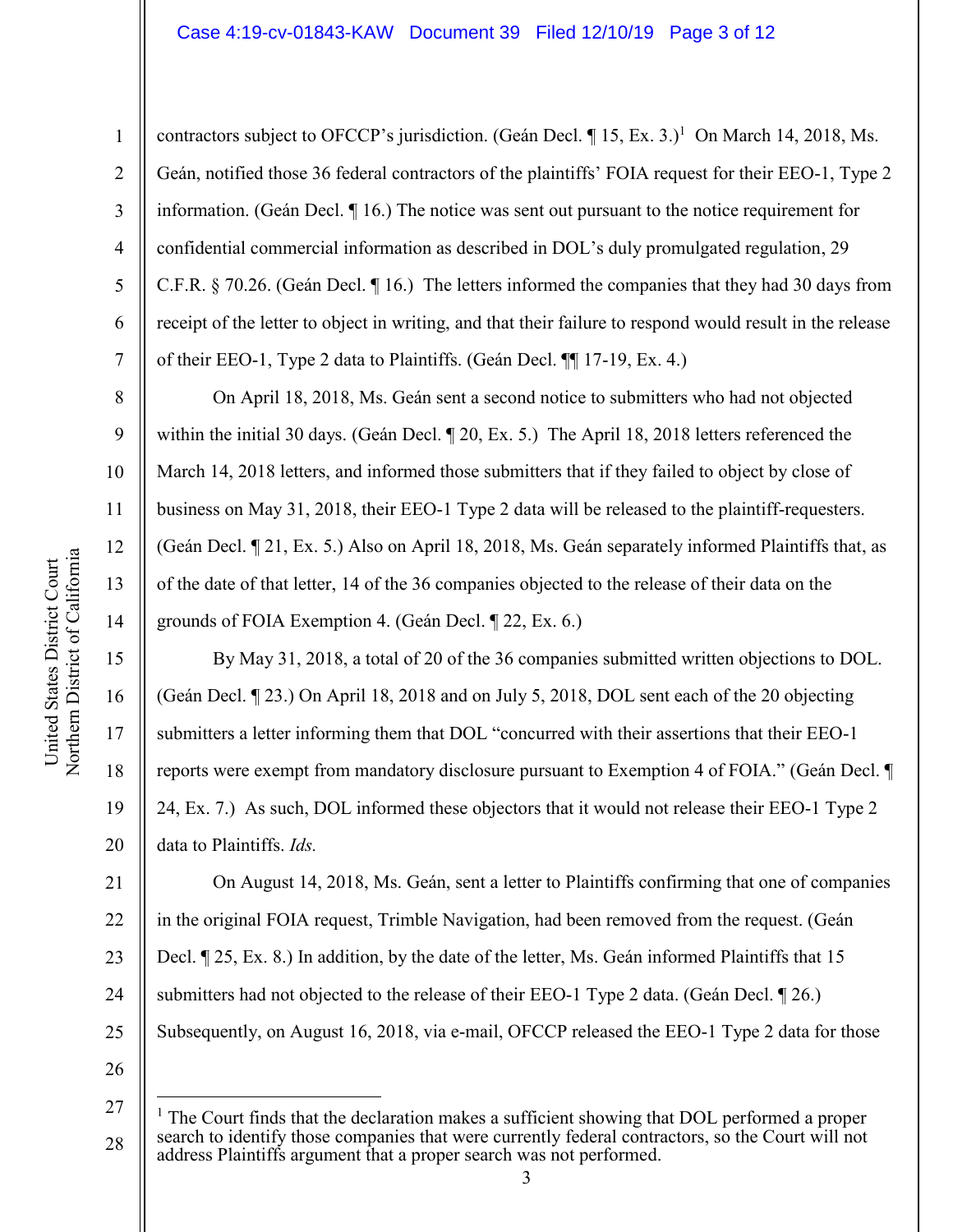15 submitters who failed to timely object to the release of their EEO-1 data by May 31, 2018. (Geán Decl. ¶ 27, Ex. 9.)

On February 22, 2019, OFCCP informed Plaintiffs that it would delay issuing a final response to this FOIA request pending the outcome of the Supreme Court decision in *Argus Leader*. (Geán Decl. ¶ 28, Ex. 10.)

On March 1, 2019, Plaintiffs submitted an administrative appeal pursuant to 29 C.F.R. § 70. (Geán Decl. ¶ 29, Ex. 11.) On March 21, 2019, DOL acknowledged receipt of the appeal. (Geán Decl. ¶ 30.)

On April 9, 2019, Plaintiffs filed this action. After the case was filed, additional companies decided to release the information. (Geán Decl. ¶ 32.) As a result, the pending motions only pertains to DOL's decision to withhold the EEO-1 Type 2 data for the following companies: Xilinx, Applied Materials, Inc., Equinix, Gilead Sciences, Inc., Synopsys, Inc., Docusign, Inc., Agilent Technologies, Box, and Oracle America, Inc., and Fitbit, Inc. (Def.'s Mot. at 6.)

On August 23, 2019, Defendant filed a motion for summary judgment. (Def.'s Mot., Dkt. No. 24.) On September 30, 2019, Plaintiffs filed an opposition to the motion for summary judgment and cross-motion for summary judgment. (Pls.' Opp'n, Dkt. No. 29.) Also on September 30, 2019, the Reporters Committee for Freedom of the Press filed an amicus curiae brief. (Amicus Br., Dkt. No. 28-1.) On October 28, 2019, Defendant filed an opposition to the cross-motion and a reply in support of its motion for summary judgment. (Def.'s Reply, Dkt. No. 34.) On November 12, 2019, Plaintiffs filed a surreply to Defendant's motion for summary judgment and a reply in support of the cross-motion. (Pl.'s Surreply, Dkt. No. 35.)

# **II. LEGAL STANDARD**

**A. The Freedom of Information Act ("FOIA")**

24 25 26 27 28 ³Congress enacted FOIA to overhaul the public-disclosure section of the Administrative Procedure Act (APA). . . ." *Milner v. Dep't of Navy*, 562 U.S. 562, 565 (2011). The intent behind the FOIA was to "clos<sup>[e]</sup> the loopholes which allow agencies to deny legitimate information to the public." *U.S. Dep't of Justice v. Tax Analysts*, 492 U.S. 136, 150 (1989) (citations and quotations omitted). Its purpose was to "ensure an informed citizenry, vital to the functioning of a

1

2

3

4

5

6

7

8

9

10

11

12

13

14

15

16

17

18

19

20

21

22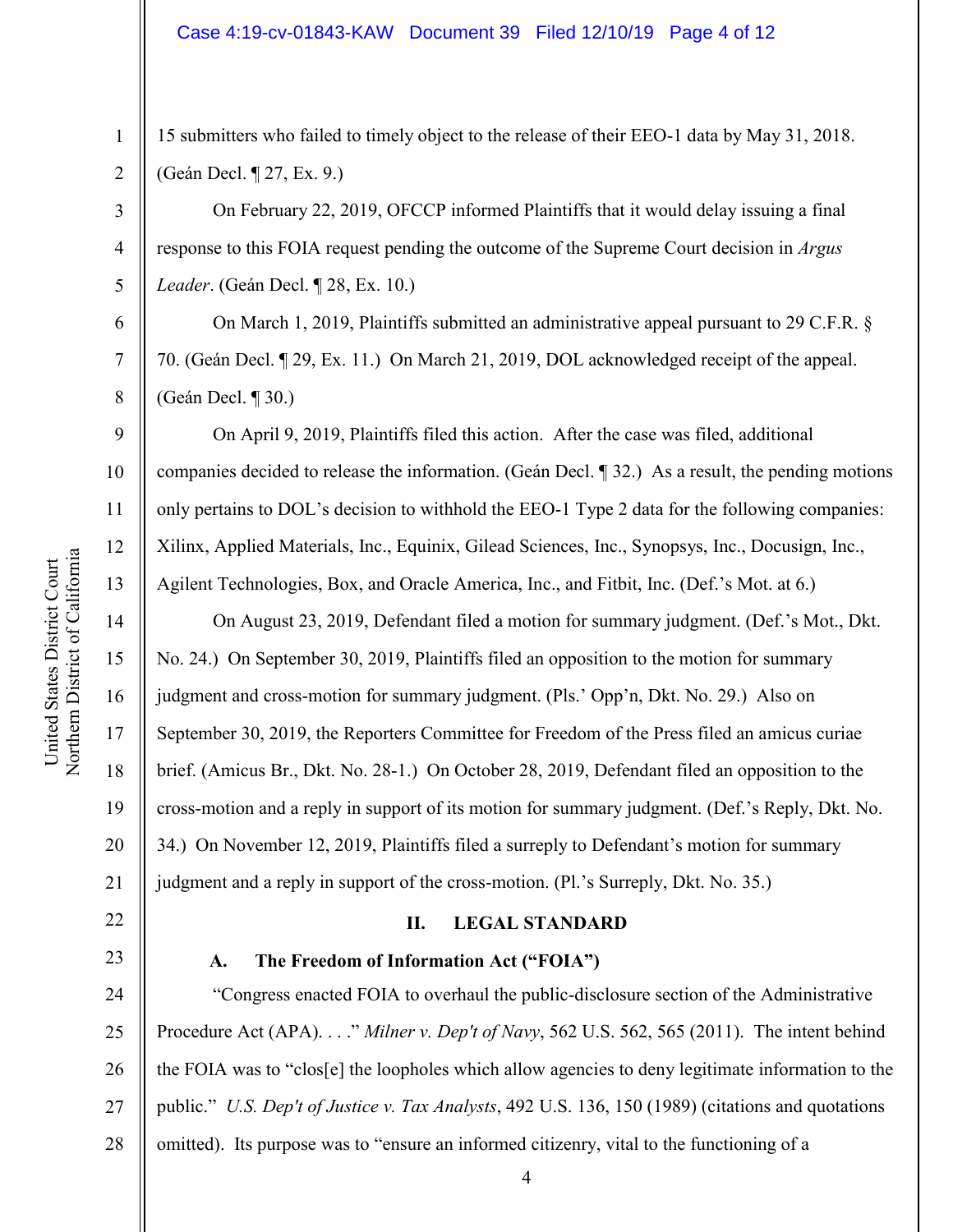#### Case 4:19-cv-01843-KAW Document 39 Filed 12/10/19 Page 5 of 12

democratic society, needed to check against corruption and to hold the governors accountable to the governed." *John Doe Agency v. John Doe Corp.*, 493 U.S. 146, 152, (1989) (citations and quotations omitted). Accordingly, FOIA mandates a "strong presumption in favor of disclosure," with "disclosure, not secrecy, [being its] . . . dominant objective . . . . " U.S. Dep't of State v. Ray, 502 U.S. 164, 173 (1991).

³At the same time, the FOIA contemplates that some information can legitimately be kept from the public through the invocation of nine 'exemptions' to disclosure.'' *Yonemoto v. Dep't of Veterans Affairs*, 686 F.3d 681, 687 (9th Cir. 2012) (citing 5 U.S.C. § 552(b)(1)-(9)); *see also Tax Analysts*, 492 U.S. at 150-51 (agency must disclose records unless the records may be withheld pursuant to one of the enumerated exemptions listed in § 552(b)); *Lion Raisins, Inc. v. U.S. Dep't of Agriculture*, 354 F.3d 1072, 1079 (9th Cir. 2004) (the FOIA requires full agency disclosure except where specifically exempted).

13

14

15

16

17

1

2

3

4

5

6

7

8

9

10

11

12

## **B. Motion for Summary judgment**

Summary judgment is the proper avenue for resolving a FOIA case. *See, e.g., Nat<sup>'</sup>l Wildlife Fed¶n v. U.S. Forest Service*, 861 F.2d 1114, 1115 (9th Cir. 1988). Summary judgment is appropriate when "there is no genuine dispute as to any material fact and the movant is entitled to judgment as a matter of law." Fed. R. Civ. P.  $56(a)$ .

18 19 20 21 22 23 24 25 To prevail on a motion for summary judgment in a FOIA case, an agency must demonstrate that, drawing all reasonable inferences in the light most favorable to the requester, there is no genuine issue of material fact with regard to the agency's compliance with FOIA, both in terms of conducting a search reasonably calculated to uncover all relevant documents and withholding only those documents or pieces of information that fall within one of the specified exemptions. *Lahr v. Nat'l Transp. Safety Bd.*, 569 F.3d 964, 986 (9th Cir. 2009); *Kamman v. IRS*, 56 F.3d 46, 49 (9th Cir. 1995); *Steinberg v. Dep't of Justice*, 23 F.3d 548, 551 (D.C. Cir. 1994).

# **III. DISCUSSION**

The instant motion pertains to DOL's decision to withhold ten EEO-1 reports pursuant to FOIA's Exemption 4. (*See Def.*'s Mot. at 6.)

Northern District of California Northern District of California United States District Court United States District Court

26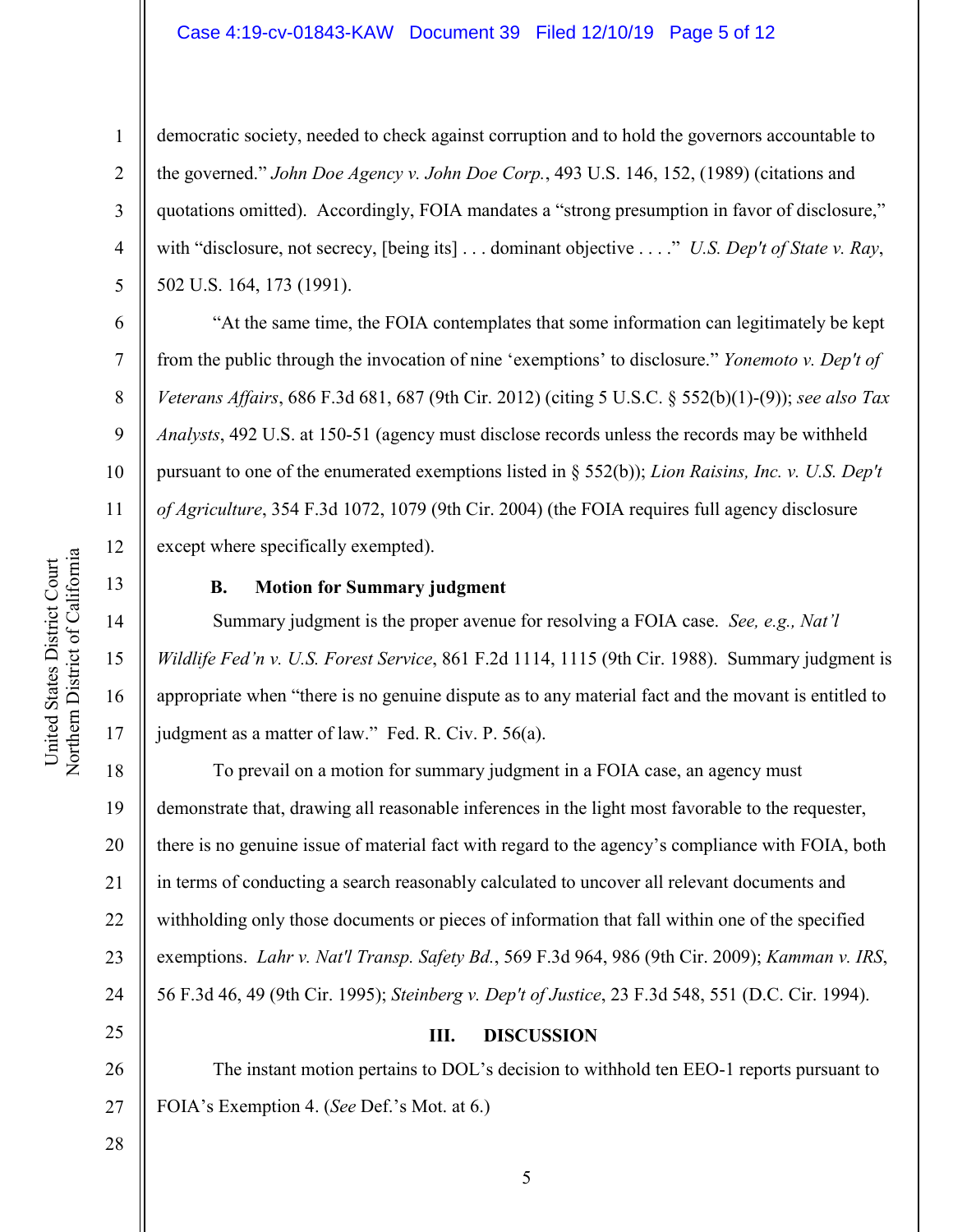#### **A. Whether the Diversity Reports are Exempt from Disclosure under Exemption 4.**

"Exemption 4 shields from mandatory disclosure 'commercial or financial information obtained from a person and privileged or confidential." *Food Mktg. Inst. v. Argus Leader Media*, 139 S. Ct. 2356, 2362 (2019) ("*Argus Leader*") (quoting 5 U.S.C. § 552(b)(4)). There is no dispute that the submitting companies constitute persons under FOIA, as the definition includes corporations. 5 U.S.C. § 551(2). Thus, the Court will address whether the information sought is commercial or financial in nature and whether it is privileged or confidential.

11

12

## **i. Commercial or Financial**

Defendant argues that the documents sought are commercial in nature, because it relates to the contractors' respective business strategies, and could cause financial harm to the companies if the information is released. (*See Def.*'s Mot. at 10.) Plaintiffs argue that the information sought is not commercial or financial, rendering Exemption 4 inapplicable. (Pls.' Opp'n at 12.)

13 14 15 16 17 18 19 20 21 22 23 Courts "have consistently held that the terms 'commercial' and 'financial' in the exemption should be given their ordinary meanings.´ *Pub. Citizen Health Research Grp. v. Food & Drug Admin.*, 704 F.2d 1280, 1290 (D.C. Cir. 1983) (citations omitted). Generally, information is deemed commercial if it relates to the commercial activity of a business, but "not every bit of information submitted to the government by a commercial entity qualifies for protection under Exemption 4[.]" *Id.* at 1290; see also Bd. of Trade of City of Chicago v. Commodity Futures *Trading Comm'n,* 627 F.2d 392, 403 n. 78 (D.C. Cir. 1980), abrogated on other grounds by *U. S. Dep't of State v. Washington Post Co.,* 456 U.S. 595, 102 S. Ct. 1957, 72 L. Ed. 2d 358 (1982). Indeed, a list of names and addresses of employees, which the employer was required to submit to the Government, was not considered financial or commercial under Exemption 4. *Getman v. N.L.R.B.,* 450 F.2d 670, 673 (D.C. Cir. 1971).

24 25 26 Here, the EEO-1 reports require federal contractors to furnish the composition of their workforce broken down by gender, race/ethnicity, and general job category. *See* U.S. EQUAL EMP'T OPPORTUNITY COMM'N, Sample EEO-1 Report,

27 https://www.eeoc.gov/employers/eeo1survey/upload/eeo1-2-2.pdf (last visited Dec. 3, 2019).

28 There is no salary information, sales figures, departmental staffing levels, or other identifying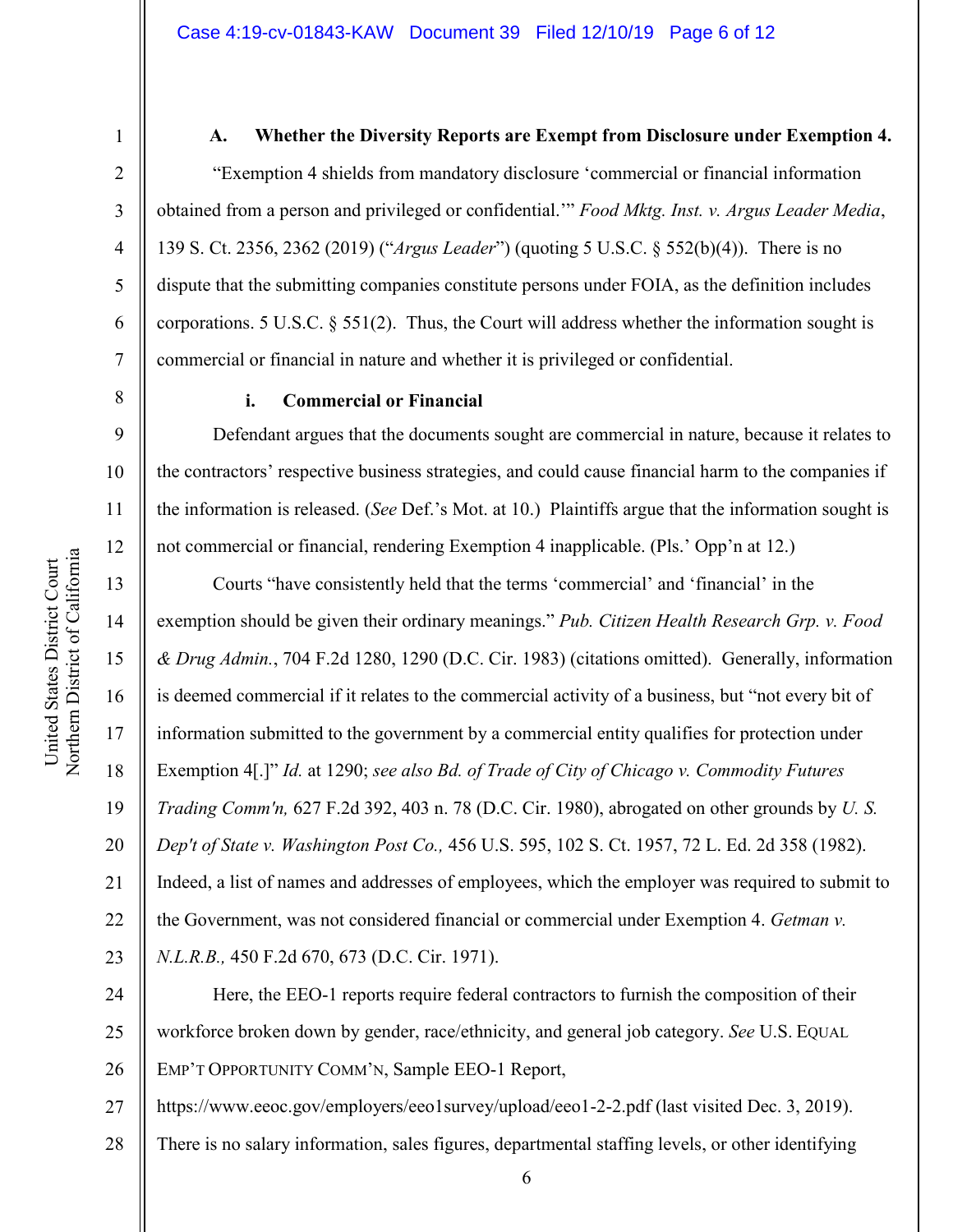information in these reports. Rather, the diversity reports merely disclose the workforce

composition to ensure compliance with Executive Order 11,246, which prohibits employment

discrimination by federal contractors.

Even so, the Government contends that the information is "commercial." In support of this

assertion, Defendant submitted supporting declarations from several of the objecting submitters.

For example, Julie Crane of Applied Materials, contends that the information furnished in the

EEO-1 concerns

1

2

3

4

5

6

7

8

9

10

11

12

13

14

15

16

17

18

25

26

its labor strategy, demographics, recruiting, and allocations of resources across its segments. Disclosing the EEO-1 information would provide its competitors insights into its strategy, operations, recruiting, and labor costs, creating substantial competitive harm. This would only grow over time if EEO-1 information were regularly released, as it would allow competitors to discern shifts and strategies for the business going forward, in a highly competitive field.

(Decl. of Julie Crane, "Crane Decl.," Dkt. No. 24-2 at  $\P$  6.) Similarly, Kelly Kayser, of Equinix,

also stated that Equinix's EEO-1 concerns

its labor strategy, demographics, recruiting, and allocations of resources across its segments. Disclosing the EEO-1 information would provide its competitors insights into its strategy, operations, recruiting, and labor costs, creating substantial competitive harm. This would only grow over time if EEO-1 information were regularly released, as it would allow competitors to discern shifts and strategies for the business going forward, in a highly competitive field.

(Decl. of Kelly Kayser, "Kayser Decl.," Dkt. No. 24-3 at  $\P$  6.) The Court notes that these

19 conclusory declarations have other similarities beyond the verbatim rationale that the requested

20 information are commercial. The Court, however, notes that the EEO-1 form does not ask

21 submitting companies to explain how resources are allocated across a company's "segments."

22 Rather, the report is organized by job category, such as "Professionals," "Sales Workers,"

23 "Operatives," "Craft Workers," "Laborers and Helpers," etc. It does not request demographic

24 information by division, department, or "segment." The data sought is companywide.

Another declaration claims that the workforce data provided could make the company

vulnerable to having its "diverse talent" poached by its competitors. (Decl. of Tania Barrios,

27 "Barrios Decl.," Dkt. No. 24-1  $\P$ 4.) Ms. Barrios attests that, when employees are lured away by

28 other companies, her employer, Xilinx, "lose[s] the talent and experience of the departing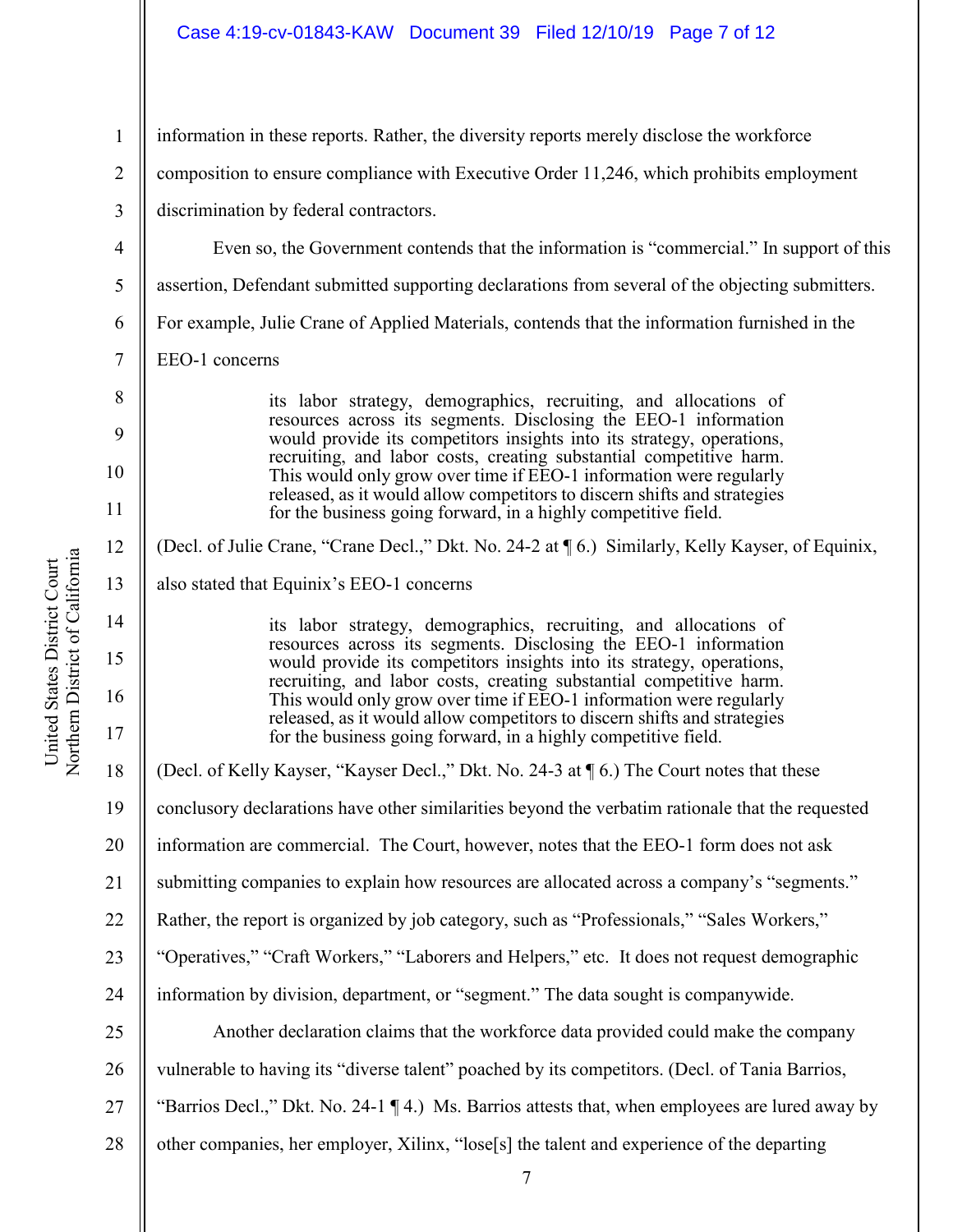#### Case 4:19-cv-01843-KAW Document 39 Filed 12/10/19 Page 8 of 12

Northern District of California Northern District of California United States District Court United States District Court

1

2

3

4

5

6

7

8

9

11

12

13

14

15

17

18

19

10 16 employees and it would lose the significant investment it has made in training those employees." *Id.* at 4. Additionally, Xilinx would incur substantial cost in attempting to fill the positions vacated by those departed employees. *Id.* While lost talent costs companies money, there is a significant disconnect between access to workforce composition and poaching "diverse talent." The Court finds the claim that the EEO-1 reports would make it easier for competitors to lure away talent to be dubious, since the job categories are so general. For example, the "Professionals" category includes most jobs that require a bachelors or graduate degree, including "accountants" and auditors; airplane pilots and flight engineers; architects; artists; chemists; computer programmers; designers; dieticians; editors; engineers; lawyers; librarians; mathematical scientists; natural scientists; registered nurses; physical scientists; physicians and surgeons; social scientists; teachers; and surveyors." U.S. EQUAL EMP'T OPPORTUNITY COMM'N, EEO-1 Survey Fact Sheet for Filers, https://www.eeoc.gov/employers/eeo1survey/2007instructions.cfm (last visited Dec. 4, 2019). Since there is no breakdown by department, the total number of professionals reported not only includes the company's computer programmers and engineers, but also its lawyers and accountants. Moreover, even without access to general demographic information, there is nothing stopping competitors from recruiting highly coveted female and minority employees via headhunters or networking websites, such as LinkedIn or Dice. (*See*  Barrios Decl. ¶ 4.) Regardless, concerns regarding poaching go more to the confidentiality element of the exemption than the commercial one.

20 21 22 23 24 25 26 27 28 Without addressing every declaration submitted by the Government, the Court notes that other declarations misrepresent the breadth of information contained in the EEO-1 reports. For example, the declaration of Nancy Lewis-Treolo, Senior Director of HR Operations at Docusign, states that the "EEO-1 report contains highly sensitive commercial information, including the number of its employees, the types of positions they hold, the span of managerial control, and the distribution of those employees within various teams." (Decl. of Nancy Lewis-Treolo, "Lewis Treolo Decl.," Dkt. No. 24-6 at  $\P$  6.) As discussed above, the report does not provide information regarding the distribution of employees within various divisions, departments, segments or "teams." Rather, the information sought is general job categories and the data provided is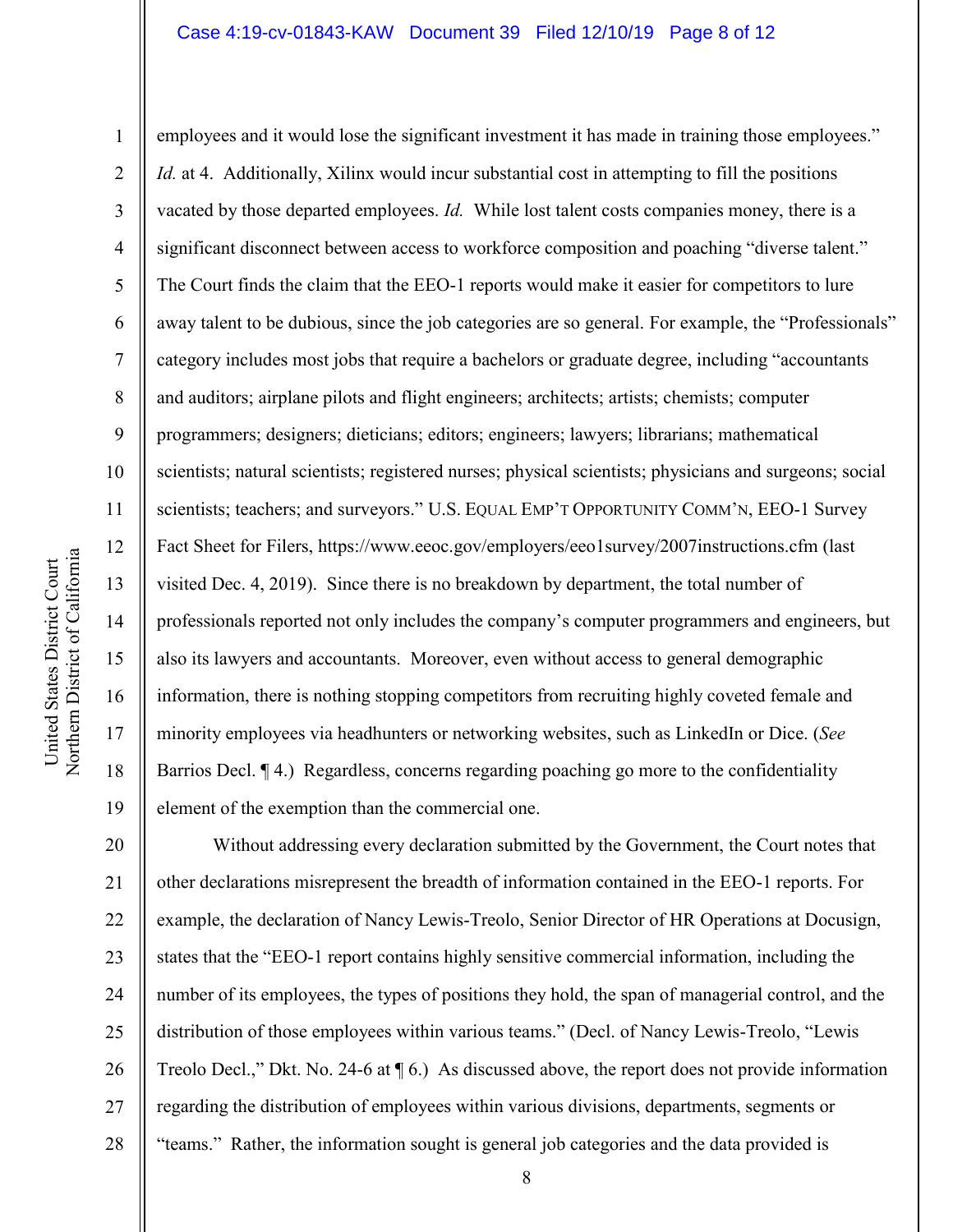# Case 4:19-cv-01843-KAW Document 39 Filed 12/10/19 Page 9 of 12

companywide.

1

2

3

4

5

6

7

8

9

10

11

12

13

14

15

16

17

18

19

20

21

In its reply, Defendant cites to *100Reporters LLC v. United States Dep't of Justice*, 248 F. Supp. 3d 115, 137 (D.D.C. 2017), in support of its contention that the demographic information is commercial because "[i]nformation that is instrumental to a commercial interest is sufficiently commercial for the purpose of Exemption 4.<sup>\*</sup> (Def.<sup>\*</sup>s Reply at 2.) In *100Reporters*, the court found that the Three Year Work Plan documents were commercial because they "set forth the steps the Monitor planned to take to evaluate Siemens' compliance programs... [and] reflect[ed] Siemens' business operations, structure, and compliance controls." *Id.* at 137. "For example, the Monitor's first work plan describes 'the number of Siemens employees in each country, new orders, new government orders, joint ventures and business partnerships, and Siemens' business development strategy across different sectors of the economy." *Id.* <sup>2</sup> In sum, the documents found to be commercial in *100Reporters* reflect a level of detail not contained in the EEO-1 reports at issue here. Thus, the Government's reliance on *100Reporters* is misplaced.

Finally, the Government argues that "[t]he various job categories as well as the number of people hired in each category contained in the EEO-1, Type 2 reports is instrumental to each submitter's ability to carry out its commercial interests. Businesses cannot engage in commerce without the sufficient personnel in specified job categories, which is thus related to the businesses' commercial enterprise. $\Gamma$  (Def.'s Reply at 2.) Essentially, the Government is asking the Court find exempt any statistical information pertaining to employees simply because the business is a commercial enterprise. This expansive interpretation has been rejected. *See Getman,* 450 F.2d at 673. At the hearing, the Court asked the Government how the demographic information was

22

28 undersigned is not bound by the district court's decision.

<sup>23</sup> 24 25 26 27 2 The Court notes that, after an *in camera* review to determine segregability, the district court found that most of the documents withheld were not exempt, because they "consist[ed] mostly of general descriptions of the Monitor's past and future activities with very few details about Siemens' business operations." *100Reporters LLC v. United States Dep't of Justice*, 316 F. Supp. 3d 124, 140 (D.D.C. 2018). The district court did, however, find the "Countries of Interest" section, which included "the number of Siemens employees in each country" to be exempt, but that section also included information pertaining to "new orders, new government orders, joint ventures and business partnerships, and Siemens' business development strategy across different sectors of the economy," so it is possible that the labor information was not easily segregated from the commercial information. *See id.* at 141 (internal quotations omitted). Nevertheless, the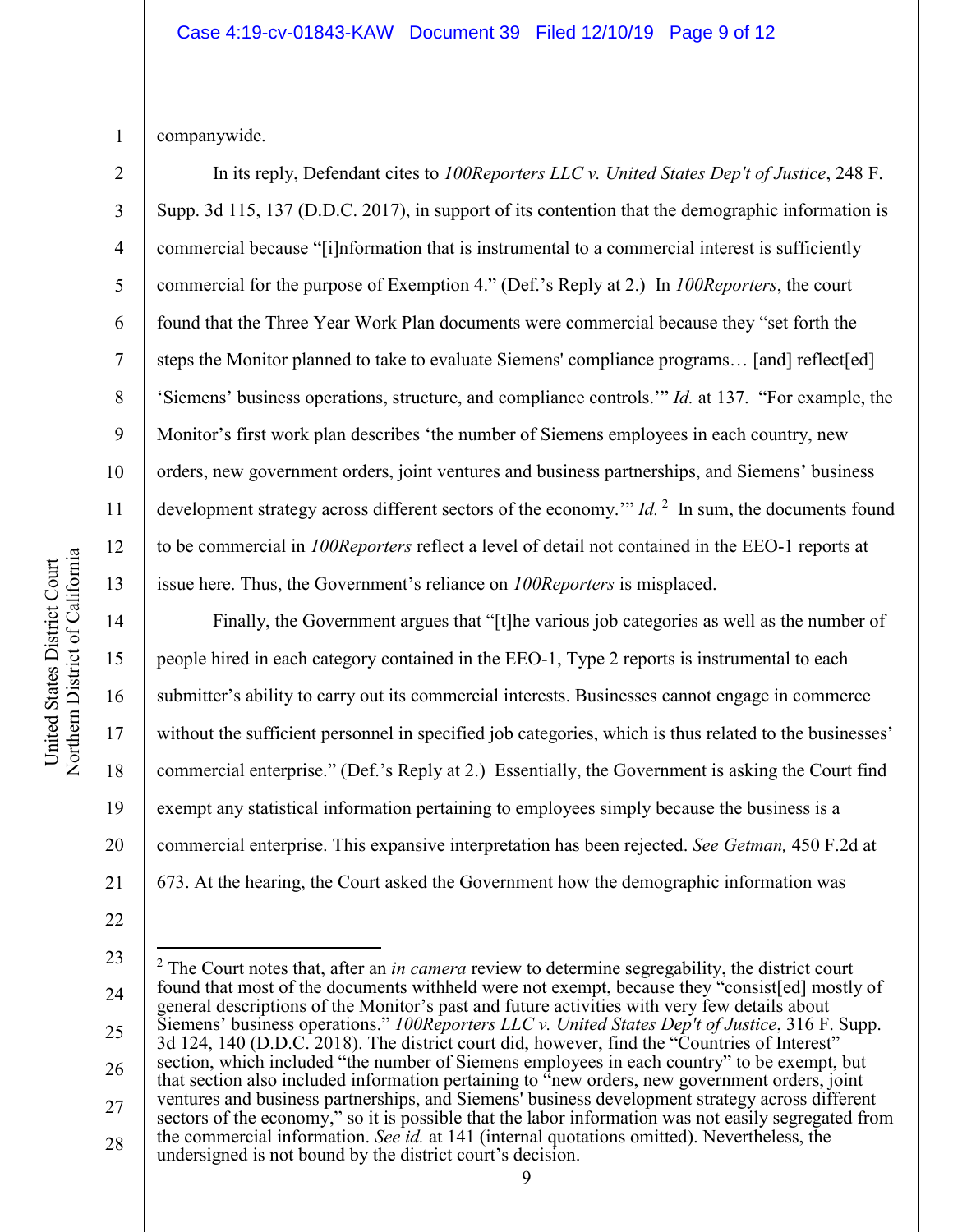commercial, and the Government argued that the information would reveal each submitting company's organization chart, corporate structure, and how it allocates resources. As discussed above, it is impossible to discern a corporation's structure given the EEO-1's general job categories, and the furnished information is companywide rather than by department.

Accordingly, in light of the absence of information pertaining to specific positions or departments, the Court finds that the Government has failed to make a showing that the demographic information contained in the EEO-1 reports is commercial. As a result, the Government was not justified in applying Exemption 4 to the EEO-1 reports, and they must be produced unredacted.

# **ii. Confidentiality**

Since the information sought is not commercial in nature, the Court need not address whether the information is confidential under *Argus Leader.*

16 20 22 24 26 Nonetheless, the Court is not convinced that the information sought would be confidential. In *Argus Leader*, the Supreme Court found that uncontested testimony established that the information was not disclosed, or made "publicly available 'in any way[,]" suggested that it was confidential. 139 S. Ct. at 2363. To the contrary, here, at least one of the objecting companies, Gilead, published a summary of the EEO-1 data in its annual report, and included a notation that the information was based on the compan\¶s 2016 EEO-1 filing. (*See* Suppl. Decl. of D. Lissette Geán, Dkt. No. 34-1 ¶¶ 13-15; Gilead Sciences, 2016 Year in Review report at 24, http://investors.gilead.com/static-files/33588c5a-7f81-437a-b35a-379514d49eff (last visited Dec. 6, 2019).) While the Year in Review's demographic information did not provide all data points from the EEO-1 report, the information disclosed was substantial enough to undermine the Government's claim of confidentiality, and call into doubt the supporting declaration from Gilead's corporate representative that the company treats this information as private and "does not" release its EEO-1 reports to the general public...." (Decl. of Mirelle King, Dkt. No. 24-4 at  $\llbracket 5 \rrbracket$ ) Thus, while the Court need not determine whether the information sought is confidential,

27 there is a significant possibility that at least some of the reports may not be.

Northern District of California Northern District of California United States District Court United States District Court

1

2

3

4

5

6

7

8

9

10

11

12

13

14

15

17

18

19

21

23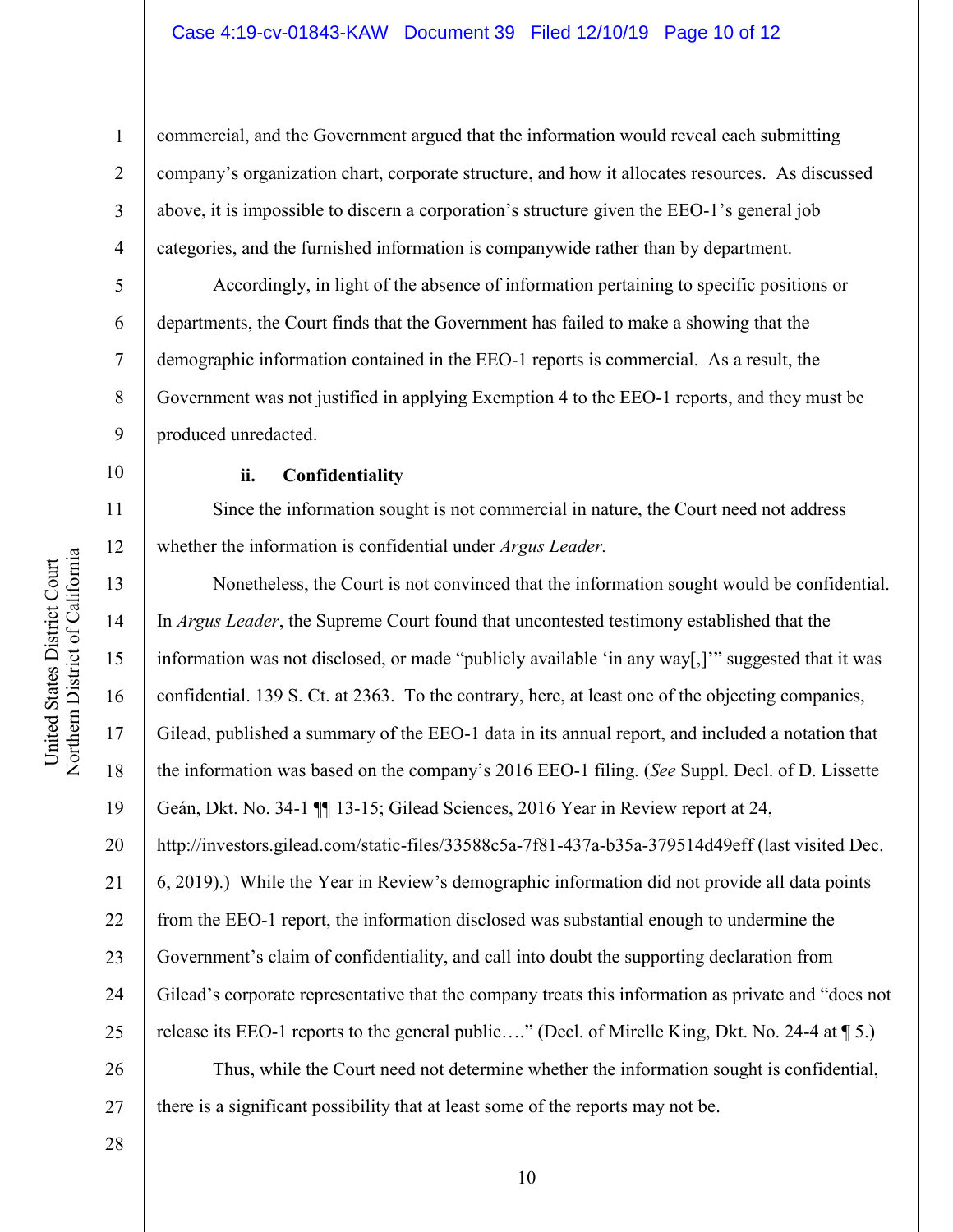5

6

7

8

9

10

11

12

13

14

15

16

17

#### **B. Whether the Foreseeable Harm Standard is Satisfied.**

Even if the information was exempt, the Government has failed to carry its burden of showing that foreseeable harm would result should the documents be released.

In 2016, Congress passed the FOIA Improvement Act of 2016 ("FIA"), which amended FOIA to limit the circumstances under which an agency may withhold records from the public. Among other things, the FIA introduced the foreseeable harm standard, which agencies must satisfy for all FOIA requests filed **after** the bill's enactment (June 30, 2016). P.L. 114-185, 130 Stat. 538 (2016) (emphasis added). The foreseeable harm standard prohibits agencies from withholding information unless (1) the agency reasonably foresees that disclosure of the record would harm an interest protected by an exemption, or (2) the disclosure is prohibited by law. 5 U.S.C.  $\S 552(a)(8)(A)(i)$ . Consequently, even if information falls within the scope of a discretionary exemption, it cannot be withheld from the public unless the agency also shows that disclosure will harm the interest protected by that exemption. *Id.*; *see also Judicial Watch, Inc. v. U.S. Dep't of Commerce*, 375 F. Supp. 3d 93, 98 (D.D.C. 2019).

Here, Plaintiffs argue that even if the reports would be otherwise exempt under Exemption 4, the Government has failed to meet its burden under the FIA, because it has not shown that fore seeable harm would result if the records were released. (Pl.'s Opp'n at 13; Amicus Br. At 4.)

18 19 20 21 22 23 24 25 26 27 28 Defendant argues that to impose the foreseeable harm standard would render *Argus Leader* meaningless. (Def.'s Reply at 7.) The Court disagrees. The substantial competitive harm test set forth in *National Parks & Conservation Association v. Morton,* 498 F.2d 765, 768 (D.C. Cir. 1974)*,* was fashioned from legislative history, rather than statute, which was the grounds for its abrogation. *Argus Leader*, 139 S. Ct. at 2364. Post-FIA, the foreseeable harm standard applies to all exemptions, and is not restricted to Exemption 4. As discussed at the hearing, the FOIA request in *Argus Leader* was filed before FIA was enacted, so the foreseeable harm standard was not applicable. In fact, the Supreme Court did not address the validity of the foreseeable harm standard. Today, FIA codifies the requirement that the agency articulate a foreseeable harm to an interest protected by an exemption that would result from disclosure. Here, the Government does not attempt to make such a showing, and instead relies on *Argus Leader* as the reason why it need